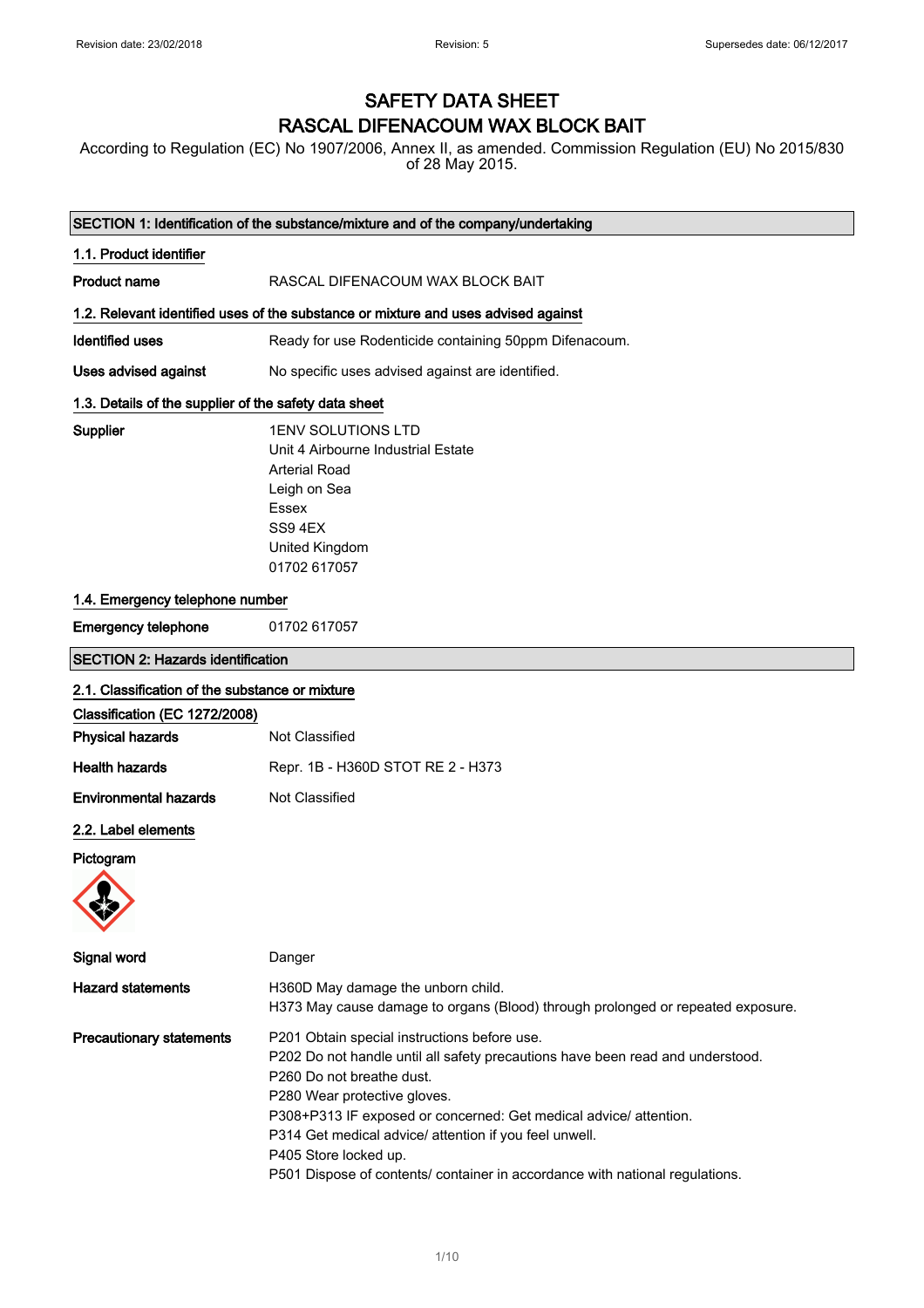#### Supplemental label information EUH 208 Contains 1, 2- Benzisothiazolin-3-one. May produce an allergic reaction.

### 2.3. Other hazards

| SECTION 3: Composition/information on ingredients                                                                                                                                 |                           |        |
|-----------------------------------------------------------------------------------------------------------------------------------------------------------------------------------|---------------------------|--------|
| 3.2. Mixtures                                                                                                                                                                     |                           |        |
| Ethyl vanillin                                                                                                                                                                    |                           | $0.1$  |
| CAS number: 121-32-4                                                                                                                                                              | EC number: 204-464-7      |        |
| Classification                                                                                                                                                                    |                           |        |
| Eye Irrit. 2 - H319                                                                                                                                                               |                           |        |
| 2,2'-Imino Diethanol                                                                                                                                                              |                           | < 0.1% |
| CAS number: 111-42-2                                                                                                                                                              | EC number: 203-868-0      |        |
| Classification<br>Acute Tox. 4 - H302<br>Skin Irrit. 2 - H315<br>Eye Dam. 1 - H318<br>STOT RE 2 - H373<br>Aquatic Chronic 3 - H412                                                |                           |        |
| 1,2-BENZISOTHIAZOLIN-3-ONE                                                                                                                                                        |                           | 0.02%  |
| CAS number: 2634-33-5                                                                                                                                                             | EC number: 220-120-9      |        |
| Classification<br>Skin Irrit. 2 - H315<br>Eye Dam. 1 - H318<br>Skin Sens. 1 - H317<br>Aquatic Chronic 2 - H411                                                                    |                           |        |
| <b>DIFENACOUM (EU)</b>                                                                                                                                                            |                           | 0.005% |
| CAS number: 56073-07-5                                                                                                                                                            | EC number: 259-978-4      |        |
| M factor (Acute) = $10$                                                                                                                                                           | M factor (Chronic) = $10$ |        |
| Classification<br>Acute Tox. 1 - H300<br>Acute Tox. 1 - H310<br>Acute Tox. 1 - H330<br>Repr. 1B - H360D<br>STOT RE 1 - H372<br>Aquatic Acute 1 - H400<br>Aquatic Chronic 1 - H410 |                           |        |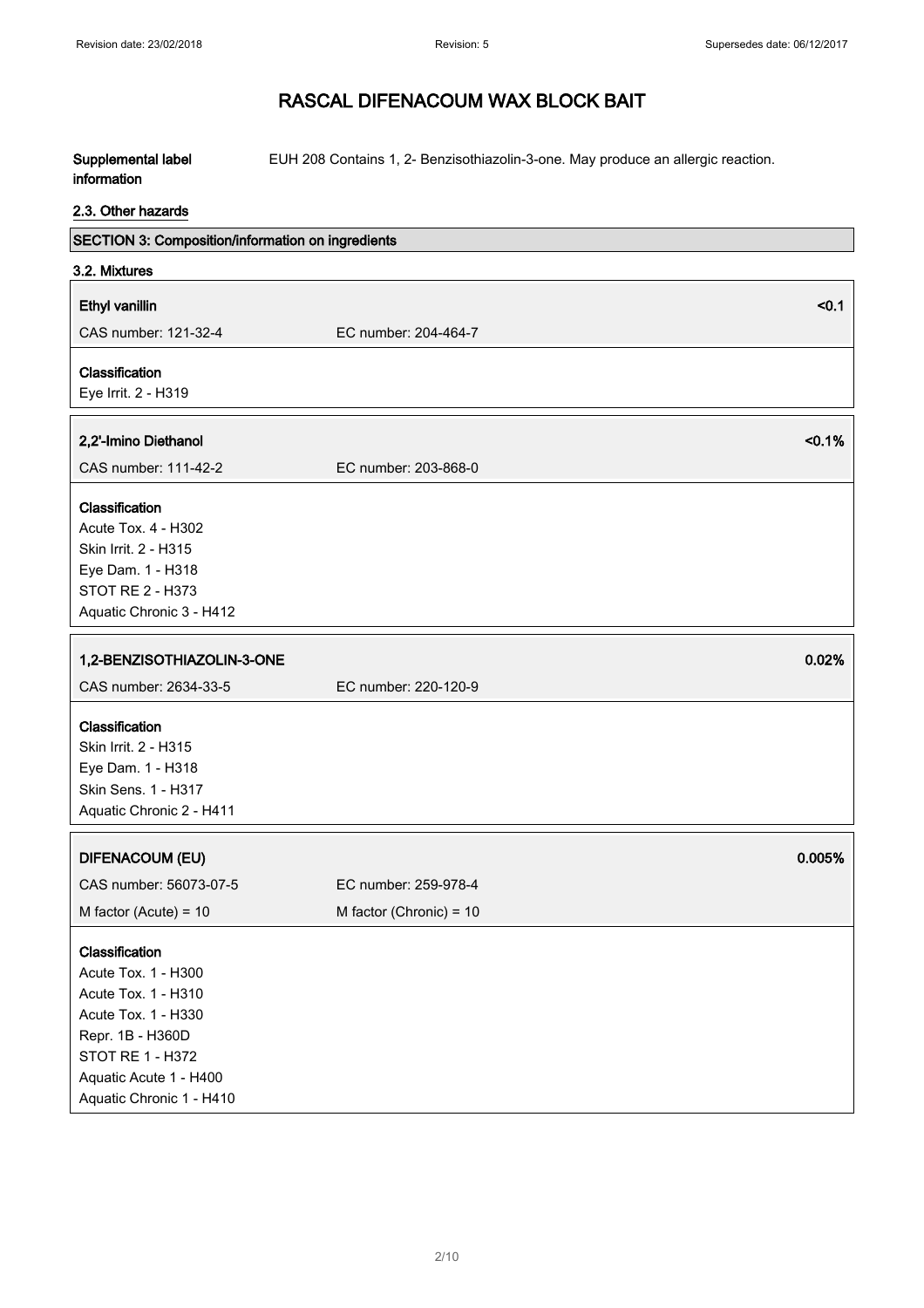| <b>Denatonium Benzoate</b>                                                                                     |                      | 0.001% |
|----------------------------------------------------------------------------------------------------------------|----------------------|--------|
| CAS number: 3734-33-6                                                                                          | EC number: 223-095-2 |        |
| Classification<br>Acute Tox. 4 - H332<br>Skin Irrit. 2 - H315<br>Eye Dam. 1 - H318<br>Aquatic Chronic 3 - H412 |                      |        |
| The full text for all hazard statements is displayed in Section 16.                                            |                      |        |

### SECTION 4: First aid measures

### 4.1. Description of first aid measures

| <b>General information</b> | In case of accident or if you feel unwell, seek medical advice immediately (show the label<br>where possible). Advice for Medical Doctors: Difenacoum is an indirect anti-coagulant.<br>Phytomenadione, Vitamin K, is antidotal. Determin prothrombin time not less than 18 hours<br>after consumption. If elevated, administer Vitamin K1 until prothrombin time normalises.<br>Continue determination of prothrombin time for two weeks after withdrawal of antidote and<br>resume treatment if elevation occurs in that time. |
|----------------------------|----------------------------------------------------------------------------------------------------------------------------------------------------------------------------------------------------------------------------------------------------------------------------------------------------------------------------------------------------------------------------------------------------------------------------------------------------------------------------------------------------------------------------------|
| Inhalation                 | Due to the physical nature of this product, exposure by this route is unlikely. Seek medical<br>attention if symptoms persist.                                                                                                                                                                                                                                                                                                                                                                                                   |
| Ingestion                  | Rinse mouth. Do not induce vomiting. Get medical attention immediately.                                                                                                                                                                                                                                                                                                                                                                                                                                                          |
| <b>Skin contact</b>        | May cause irritation to susceptible persons. If skin irritation occurs wash with soap and water.<br>Remove contaminated clothing. Get medical attention if symptoms are severe or persist.                                                                                                                                                                                                                                                                                                                                       |
| Eye contact                | May cause eye irritation to susceptible persons. Rinse immediately with plenty of water and<br>seek medical advice.                                                                                                                                                                                                                                                                                                                                                                                                              |

### 4.2. Most important symptoms and effects, both acute and delayed

#### 4.3. Indication of any immediate medical attention and special treatment needed

| <b>SECTION 5: Firefighting measures</b>                    |                                                                                                                                                                                                                                                                                            |  |
|------------------------------------------------------------|--------------------------------------------------------------------------------------------------------------------------------------------------------------------------------------------------------------------------------------------------------------------------------------------|--|
| 5.1. Extinguishing media                                   |                                                                                                                                                                                                                                                                                            |  |
| Suitable extinguishing media                               | Extinguish with alcohol-resistant foam, carbon dioxide, dry powder or water fog. Use fire-<br>extinguishing media suitable for the surrounding fire.                                                                                                                                       |  |
| Unsuitable extinguishing<br>media                          | Do not use water jet as an extinguisher, as this will spread the fire.                                                                                                                                                                                                                     |  |
| 5.2. Special hazards arising from the substance or mixture |                                                                                                                                                                                                                                                                                            |  |
| Specific hazards                                           | None known.                                                                                                                                                                                                                                                                                |  |
| Hazardous combustion<br>products                           | Thermal decomposition or combustion products may include the following substances:<br>Harmful gases or vapours.                                                                                                                                                                            |  |
| 5.3. Advice for firefighters                               |                                                                                                                                                                                                                                                                                            |  |
| Protective actions during<br>firefighting                  | Avoid breathing fire gases or vapours. Evacuate area. Cool containers exposed to heat with<br>water spray and remove them from the fire area if it can be done without risk. Cool containers<br>exposed to flames with water until well after the fire is out.                             |  |
| Special protective equipment<br>for firefighters           | Wear positive-pressure self-contained breathing apparatus (SCBA) and appropriate protective<br>clothing. Firefighter's clothing conforming to European standard EN469 (including helmets,<br>protective boots and gloves) will provide a basic level of protection for chemical incidents. |  |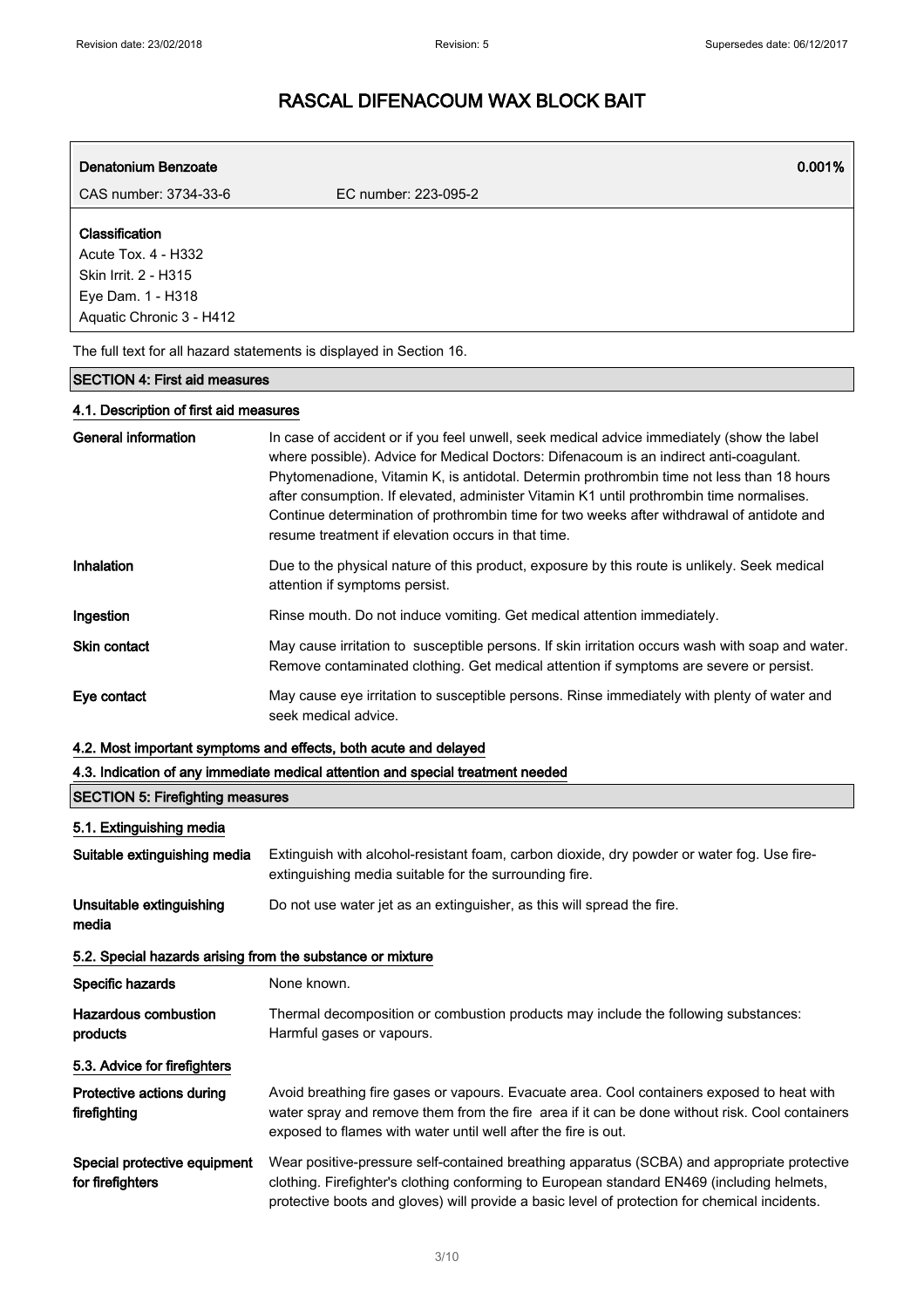| <b>SECTION 6: Accidental release measures</b>                                                                                                                                                            |                                                                                                                                                                                                                                                                                                                                                                                   |
|----------------------------------------------------------------------------------------------------------------------------------------------------------------------------------------------------------|-----------------------------------------------------------------------------------------------------------------------------------------------------------------------------------------------------------------------------------------------------------------------------------------------------------------------------------------------------------------------------------|
|                                                                                                                                                                                                          | 6.1. Personal precautions, protective equipment and emergency procedures                                                                                                                                                                                                                                                                                                          |
| <b>Personal precautions</b>                                                                                                                                                                              | No specific recommendations. For personal protection, see Section 8.                                                                                                                                                                                                                                                                                                              |
| 6.2. Environmental precautions                                                                                                                                                                           |                                                                                                                                                                                                                                                                                                                                                                                   |
| <b>Environmental precautions</b>                                                                                                                                                                         | Avoid discharge to the aquatic environment.                                                                                                                                                                                                                                                                                                                                       |
| 6.3. Methods and material for containment and cleaning up                                                                                                                                                |                                                                                                                                                                                                                                                                                                                                                                                   |
| Methods for cleaning up                                                                                                                                                                                  | Reuse or recycle products wherever possible. Collect spillage with a shovel and broom, or<br>similar and reuse, if possible. Collect and place in suitable waste disposal containers and seal<br>securely. Flush contaminated area with plenty of water. Wash thoroughly after dealing with a<br>spillage. Dispose of contents/container in accordance with national regulations. |
| 6.4. Reference to other sections                                                                                                                                                                         |                                                                                                                                                                                                                                                                                                                                                                                   |
| Reference to other sections                                                                                                                                                                              | For personal protection, see Section 8. For waste disposal, see Section 13.                                                                                                                                                                                                                                                                                                       |
| <b>SECTION 7: Handling and storage</b>                                                                                                                                                                   |                                                                                                                                                                                                                                                                                                                                                                                   |
| 7.1. Precautions for safe handling                                                                                                                                                                       |                                                                                                                                                                                                                                                                                                                                                                                   |
| <b>Usage precautions</b>                                                                                                                                                                                 | Avoid contact with skin and eyes. Keep away from heat, hot surfaces, sparks, open flames<br>and other ignition sources. No smoking. Good personal hygiene is necessary. Wash hands<br>and contaminated areas with water and soap before leaving the work site. Read label before<br>use.                                                                                          |
|                                                                                                                                                                                                          | 7.2. Conditions for safe storage, including any incompatibilities                                                                                                                                                                                                                                                                                                                 |
| <b>Storage precautions</b>                                                                                                                                                                               | Store in a cool, dry location. Store only in the original receptacle. Keep containers tightly<br>closed in a well-ventilated place. Take suitable precautions when opening sealed containers,<br>as pressure can build up during storage.<br>Keep away from sources of heat. Keep out of the reach of children. Store away from<br>foodstuffs. Keep away from oxidizing agents.   |
| Storage class                                                                                                                                                                                            | Miscellaneous hazardous material storage.                                                                                                                                                                                                                                                                                                                                         |
| 7.3. Specific end use(s)                                                                                                                                                                                 |                                                                                                                                                                                                                                                                                                                                                                                   |
| Usage description                                                                                                                                                                                        | Ready to use rodenticide containing 50 ppm Difenacoum.                                                                                                                                                                                                                                                                                                                            |
| <b>SECTION 8: Exposure Controls/personal protection</b>                                                                                                                                                  |                                                                                                                                                                                                                                                                                                                                                                                   |
| 8.1. Control parameters                                                                                                                                                                                  |                                                                                                                                                                                                                                                                                                                                                                                   |
| Occupational exposure limits                                                                                                                                                                             |                                                                                                                                                                                                                                                                                                                                                                                   |
| Propane-1,2-diol (Propane-1,2-diol Particulates)<br>WEL 8-Hr limit mg/M3: 10<br>Propane-1,2-diol (Propane-1,2-diol total vapour and particulates)<br>WEL 8-Hr limit ppm: 150<br>WEL 8Hr limit mg/M3: 474 |                                                                                                                                                                                                                                                                                                                                                                                   |
| Sugar (Sucrose)<br>WEL 8-Hr limit mg/M3: 10 WEL 15 min limit mg/M3: 20<br>Paraffin Wax<br>WEL 8-Hr limit mg/M3: 2 WEL 15 min limit mg/M3: 6                                                              |                                                                                                                                                                                                                                                                                                                                                                                   |
| Paraffin Wax (Paraffin wax fume)                                                                                                                                                                         | WEL 8-Hr limit mg/M3: 2  WEL 15 min limit mg/M3: 6                                                                                                                                                                                                                                                                                                                                |
| 8.2. Exposure controls                                                                                                                                                                                   |                                                                                                                                                                                                                                                                                                                                                                                   |
| Protective equipment                                                                                                                                                                                     |                                                                                                                                                                                                                                                                                                                                                                                   |
| Appropriate engineering<br>controls                                                                                                                                                                      | No specific ventilation requirements.                                                                                                                                                                                                                                                                                                                                             |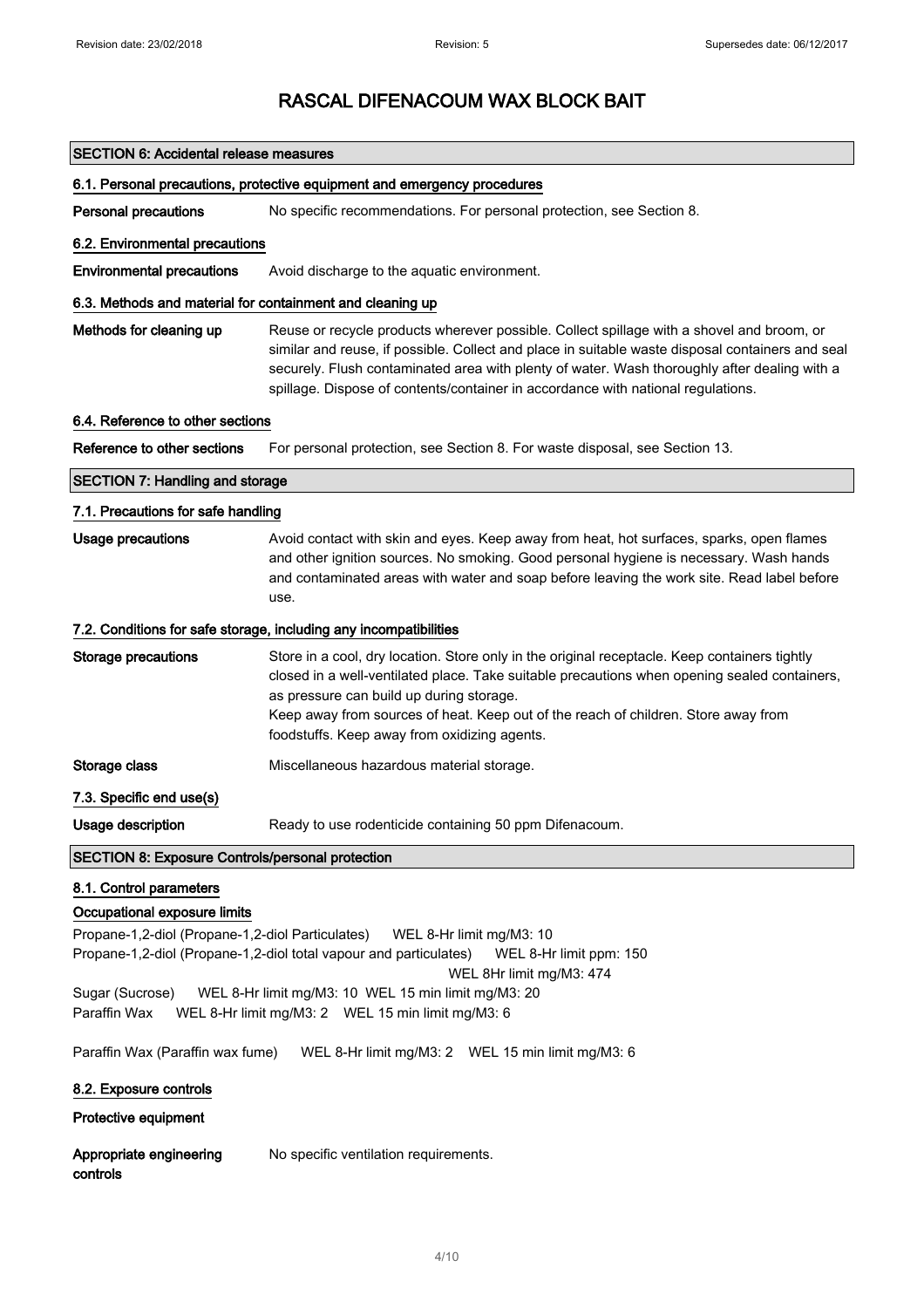| Personal protection                       | Body protection must be chosen depending on activity and possible exposure, for example<br>apron, protecting boots, chemical-protection suit.                                                     |
|-------------------------------------------|---------------------------------------------------------------------------------------------------------------------------------------------------------------------------------------------------|
| Eye/face protection                       | No specific eye protection required during normal use.                                                                                                                                            |
| Hand protection                           | Suitable chemical resistant gloves are recommended for professional users.                                                                                                                        |
| Other skin and body<br>protection         | Handle in accordance with good hygiene and safety practice. Wearing of closed work clothing<br>is recommended. Avoid contact with the skin, eyes and clothing. Store work clothing<br>separately. |
| <b>Hygiene measures</b>                   | Wash hands thoroughly after handling. Wash at the end of each work shift and before eating.<br>smoking and using the toilet. Do not eat, drink or smoke when using this product.                  |
| Respiratory protection                    | No specific recommendations. Provide adequate ventilation.                                                                                                                                        |
| <b>Environmental exposure</b><br>controls | Not regarded as dangerous for the environment.                                                                                                                                                    |

### SECTION 9: Physical and Chemical Properties

### 9.1. Information on basic physical and chemical properties

| Appearance                                      | Wax Block.                      |
|-------------------------------------------------|---------------------------------|
| Colour                                          | Red or Blue                     |
| Odour                                           | Slight.                         |
| Odour threshold                                 | No information available.       |
| рH                                              | No information available.       |
| <b>Melting point</b>                            | approx. 60 Deg C (for the wax). |
| Initial boiling point and range                 | No information available.       |
| Flash point                                     | No information available.       |
| <b>Evaporation rate</b>                         | Not relevant.                   |
| <b>Evaporation factor</b>                       | No information available.       |
| Flammability (solid, gas)                       | combustible                     |
| Upper/lower flammability or<br>explosive limits | No information available.       |
| Other flammability                              | No information available.       |
| Vapour pressure                                 | Not relevant.                   |
| Vapour density                                  | Not relevant.                   |
| <b>Relative density</b>                         | No information available.       |
| <b>Bulk density</b>                             | No information available.       |
| Solubility(ies)                                 | Immiscible with water.          |
| <b>Partition coefficient</b>                    | Not relevant.                   |
| Auto-ignition temperature                       | No information available.       |
| <b>Decomposition Temperature</b>                | No information available.       |
| <b>Viscosity</b>                                | No information available.       |
| <b>Explosive properties</b>                     | Not considered to be explosive. |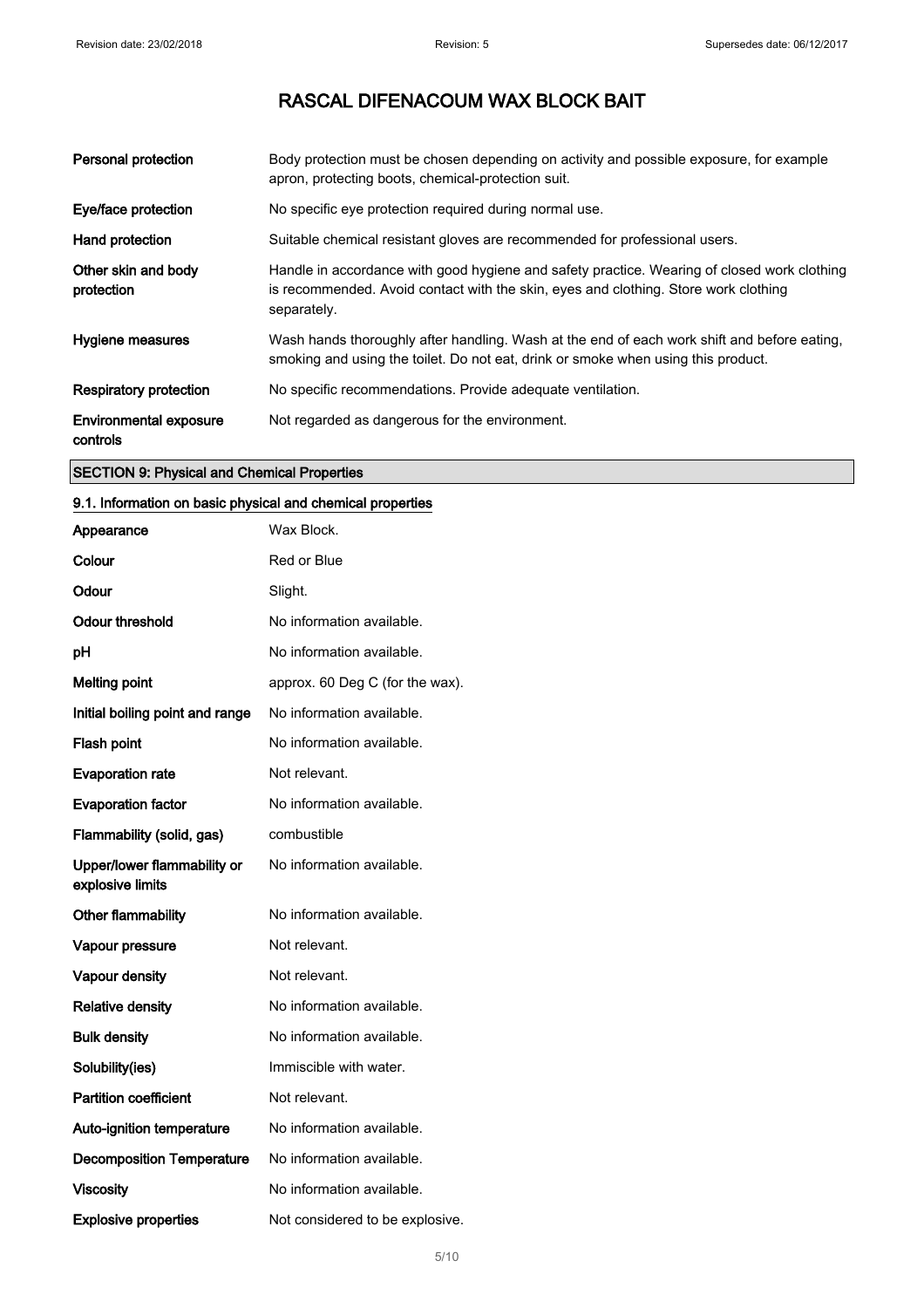| <b>Oxidising properties</b>                                          | Not oxidising.                                                                                                                                                          |
|----------------------------------------------------------------------|-------------------------------------------------------------------------------------------------------------------------------------------------------------------------|
| 9.2. Other information                                               |                                                                                                                                                                         |
| <b>SECTION 10: Stability and reactivity</b>                          |                                                                                                                                                                         |
| 10.1. Reactivity                                                     |                                                                                                                                                                         |
| Reactivity                                                           | There are no known reactivity hazards associated with this product.                                                                                                     |
| 10.2. Chemical stability                                             |                                                                                                                                                                         |
| <b>Stability</b>                                                     | Stable at normal ambient temperatures and when used as recommended. Stable under the<br>prescribed storage conditions.                                                  |
| 10.3. Possibility of hazardous reactions                             |                                                                                                                                                                         |
| Possibility of hazardous<br>reactions                                | Keep away from: Oxidising agents.                                                                                                                                       |
| 10.4. Conditions to avoid                                            |                                                                                                                                                                         |
| Conditions to avoid                                                  | Heat, sparks, flames.                                                                                                                                                   |
| 10.5. Incompatible materials                                         |                                                                                                                                                                         |
| Materials to avoid                                                   | No specific material or group of materials is likely to react with the product to produce a<br>hazardous situation.                                                     |
| 10.6. Hazardous decomposition products                               |                                                                                                                                                                         |
| Hazardous decomposition<br>products                                  | Does not decompose when used and stored as recommended. Thermal decomposition or<br>combustion products may include the following substances: Harmful gases or vapours. |
| <b>SECTION 11: Toxicological information</b>                         |                                                                                                                                                                         |
| 11.1. Information on toxicological effects                           |                                                                                                                                                                         |
| Acute toxicity - oral<br>Notes (oral LD <sub>50</sub> )              | >2000 mg/kg                                                                                                                                                             |
| Acute toxicity - dermal<br>Notes (dermal LD <sub>50</sub> )          | >2000 mg/kg                                                                                                                                                             |
| Acute toxicity - inhalation<br>Notes (inhalation LC <sub>50</sub> )  | >5 mg/l (Dust)                                                                                                                                                          |
| Skin corrosion/irritation<br>Skin corrosion/irritation               | Not irritating.                                                                                                                                                         |
| Animal data                                                          | Based on available data the classification criteria are not met.                                                                                                        |
| Serious eye damage/irritation<br>Serious eye damage/irritation       | Based on available data the classification criteria are not met.                                                                                                        |
| <b>Respiratory sensitisation</b><br><b>Respiratory sensitisation</b> | Based on available data the classification criteria are not met.                                                                                                        |
| Skin sensitisation<br><b>Skin sensitisation</b>                      | Based on available data the classification criteria are not met.                                                                                                        |
| Germ cell mutagenicity<br>Genotoxicity - in vitro                    | Based on available data the classification criteria are not met.                                                                                                        |
| Carcinogenicity                                                      |                                                                                                                                                                         |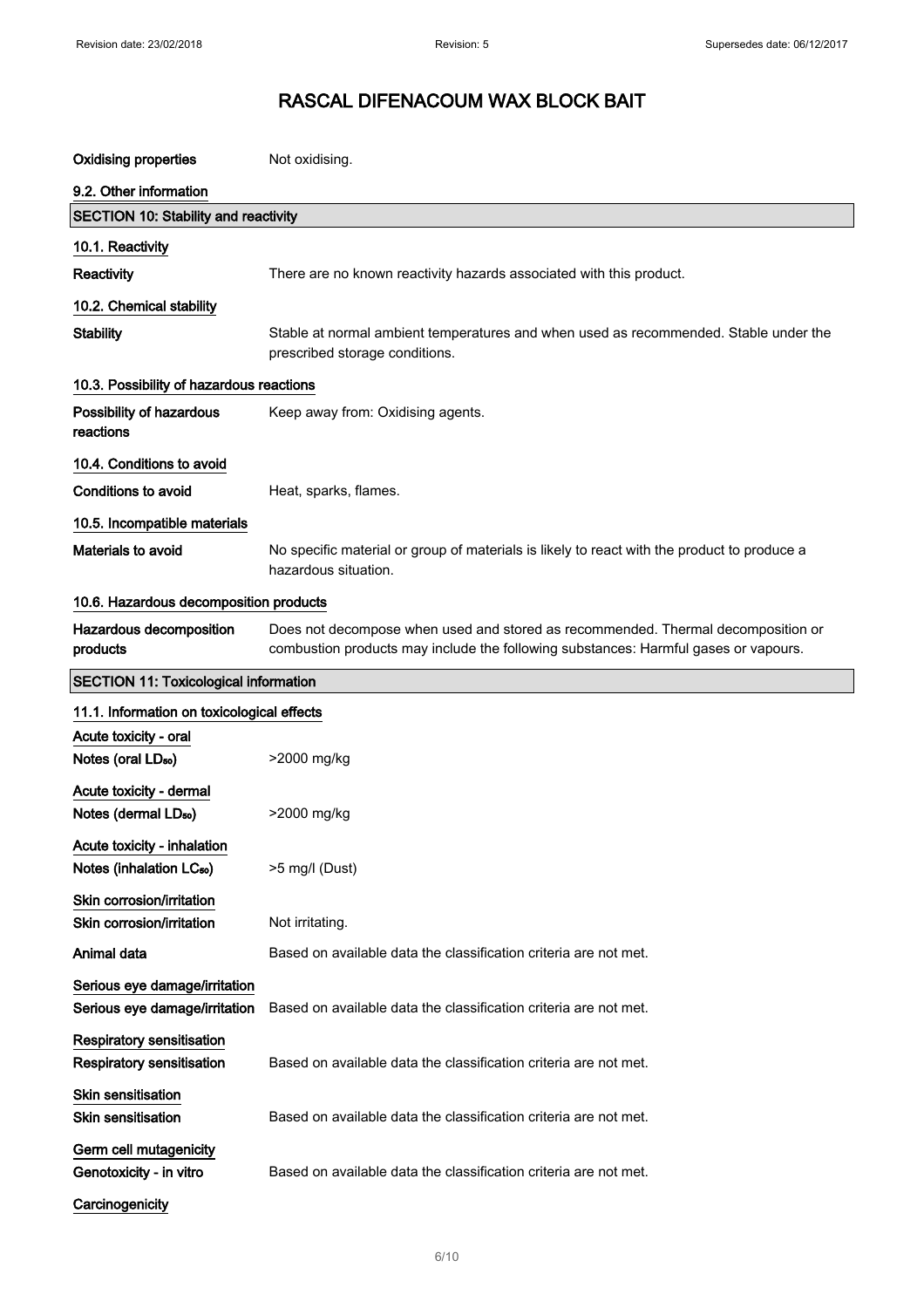| Carcinogenicity                                    | Based on available data the classification criteria are not met.                                                                                                           |
|----------------------------------------------------|----------------------------------------------------------------------------------------------------------------------------------------------------------------------------|
| <b>IARC carcinogenicity</b>                        | None of the ingredients are listed or exempt.                                                                                                                              |
| <b>Reproductive toxicity</b>                       |                                                                                                                                                                            |
| Reproductive toxicity - fertility                  | Based on available data the classification criteria are not met.                                                                                                           |
| Reproductive toxicity -<br>development             | May damage the unborn child.                                                                                                                                               |
| Specific target organ toxicity - single exposure   |                                                                                                                                                                            |
| STOT - single exposure                             | Not classified as a specific target organ toxicant after a single exposure.                                                                                                |
| Specific target organ toxicity - repeated exposure |                                                                                                                                                                            |
| STOT - repeated exposure                           | STOT RE 2 - H373 May cause damage to organs through prolonged or repeated exposure.                                                                                        |
| Aspiration hazard<br><b>Aspiration hazard</b>      | Not relevant. Solid.                                                                                                                                                       |
| <b>General information</b>                         | Avoid contact during pregnancy/while nursing. The severity of the symptoms described will<br>vary dependent on the concentration and the length of exposure.               |
| Inhalation                                         | No specific symptoms known.                                                                                                                                                |
| Ingestion                                          | See section 4 - First Aid                                                                                                                                                  |
| Skin contact                                       | Prolonged contact may cause dryness of the skin.                                                                                                                           |
| Eye contact                                        | No specific symptoms known.                                                                                                                                                |
| Route of exposure                                  | Ingestion Inhalation Skin and/or eye contact                                                                                                                               |
| <b>Toxicity of ingredients</b>                     | Denatonium Benzoate<br>Oral (Rat) LD50 = 584 mg/kg Difenacoum Acute Oral ≤5mg/kg<br>Acute Dermal ≤50mg/kg<br>Acute Inhalation ≤0.05mg/kg (Commission Regulation 2016/1179) |
| <b>SECTION 12: Ecological Information</b>          |                                                                                                                                                                            |
| Ecotoxicity                                        | Not regarded as dangerous for the environment.                                                                                                                             |
| 12.1. Toxicity                                     |                                                                                                                                                                            |
| Toxicity                                           | Based on available data the classification criteria are not met.                                                                                                           |
| 12.2. Persistence and degradability                |                                                                                                                                                                            |
|                                                    | Persistence and degradability The degradability of the product is not known.                                                                                               |
| 12.3. Bioaccumulative potential                    |                                                                                                                                                                            |
| Bioaccumulative potential                          | No data available on bioaccumulation.                                                                                                                                      |
| <b>Partition coefficient</b>                       | Not relevant.                                                                                                                                                              |
| 12.4. Mobility in soil                             |                                                                                                                                                                            |
| <b>Mobility</b>                                    | No data available.                                                                                                                                                         |
| 12.5. Results of PBT and vPvB assessment           |                                                                                                                                                                            |
| 12.6. Other adverse effects                        |                                                                                                                                                                            |
| Other adverse effects                              | Toxic to mammals, including domesticated animals and birds if ingested. Exposure of non-<br>target animals should be prevented.                                            |
| <b>Toxicity of ingredients</b>                     | Difenacoum<br>Daphnia EC50/48Hr = 0.91 mg/l Rainbow trout LC50/96Hr = 0.33 mg/l                                                                                            |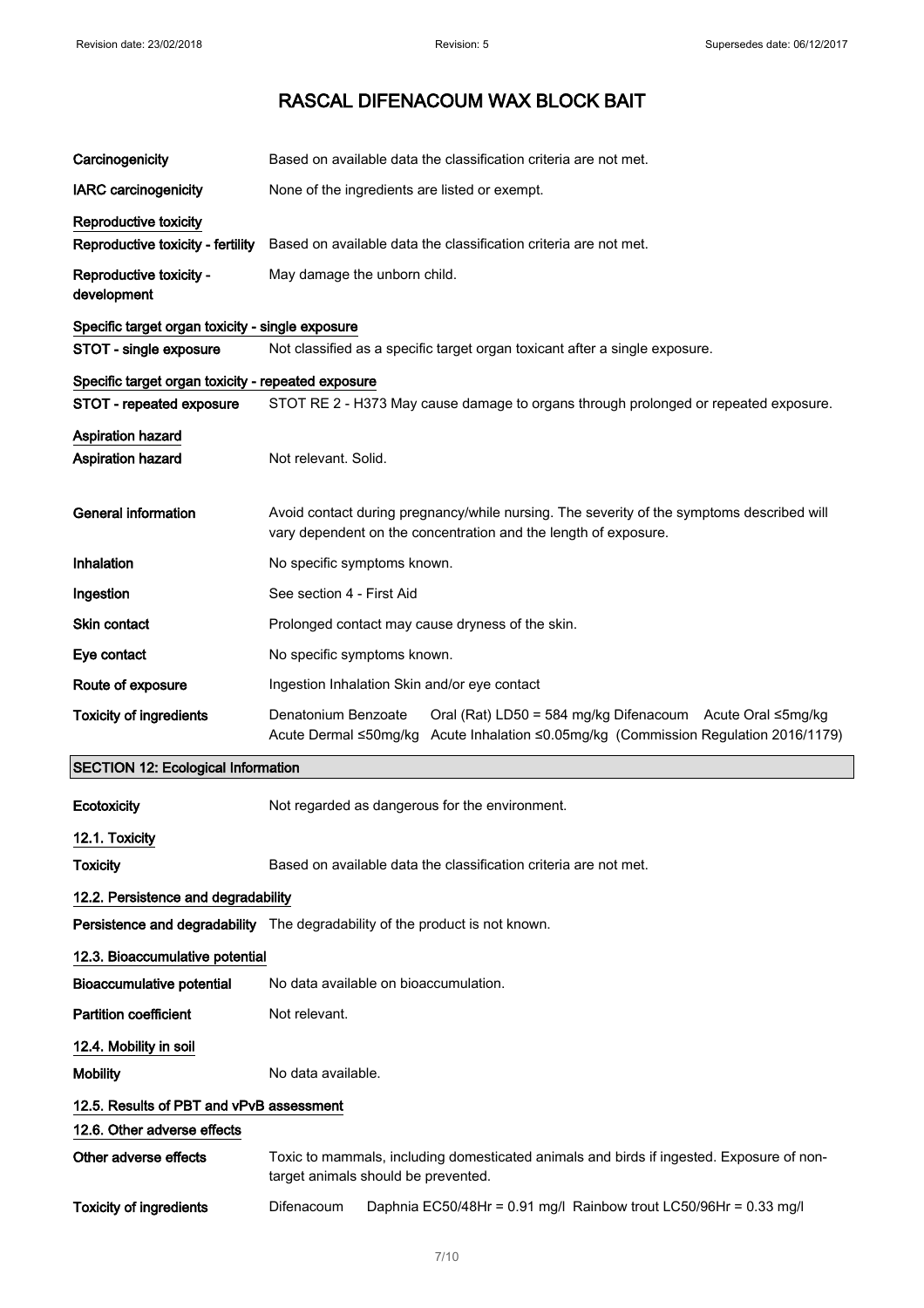| <b>SECTION 13: Disposal considerations</b>                                                            |                                                                                                                                                                                                                                                |
|-------------------------------------------------------------------------------------------------------|------------------------------------------------------------------------------------------------------------------------------------------------------------------------------------------------------------------------------------------------|
| 13.1. Waste treatment methods                                                                         |                                                                                                                                                                                                                                                |
| <b>General information</b>                                                                            | This material and its container must be disposed of in a safe way.                                                                                                                                                                             |
| <b>Disposal methods</b>                                                                               | Dispose of in accordance with applicable regional, national, and local laws and regulations.<br>Dispose of Contaminated packaging as unused product unless fully cleaned.                                                                      |
| Waste class                                                                                           | Waste disposal key number from EWC is 20 01 19 (Pesticides)                                                                                                                                                                                    |
| <b>SECTION 14: Transport information</b>                                                              |                                                                                                                                                                                                                                                |
| General                                                                                               | The product is not covered by international regulations on the transport of dangerous goods<br>(IMDG, IATA, ADR/RID).                                                                                                                          |
| 14.1. UN number                                                                                       |                                                                                                                                                                                                                                                |
| Not applicable.                                                                                       |                                                                                                                                                                                                                                                |
| 14.2. UN proper shipping name                                                                         |                                                                                                                                                                                                                                                |
| Not applicable.                                                                                       |                                                                                                                                                                                                                                                |
| 14.3. Transport hazard class(es)                                                                      |                                                                                                                                                                                                                                                |
| No transport warning sign required.                                                                   |                                                                                                                                                                                                                                                |
| 14.4. Packing group                                                                                   |                                                                                                                                                                                                                                                |
| Not applicable.                                                                                       |                                                                                                                                                                                                                                                |
| 14.5. Environmental hazards                                                                           |                                                                                                                                                                                                                                                |
| Environmentally hazardous substance/marine pollutant<br>No.                                           |                                                                                                                                                                                                                                                |
| 14.6. Special precautions for user                                                                    |                                                                                                                                                                                                                                                |
| Not applicable.                                                                                       |                                                                                                                                                                                                                                                |
|                                                                                                       | 14.7. Transport in bulk according to Annex II of MARPOL and the IBC Code                                                                                                                                                                       |
| <b>Transport in bulk according to</b> Not applicable.<br>Annex II of MARPOL 73/78<br>and the IBC Code |                                                                                                                                                                                                                                                |
| <b>SECTION 15: Regulatory information</b>                                                             |                                                                                                                                                                                                                                                |
|                                                                                                       | 15.1. Safety, health and environmental regulations/legislation specific for the substance or mixture                                                                                                                                           |
| <b>National regulations</b>                                                                           | Health and Safety at Work etc. Act 1974 (as amended).<br>The Carriage of Dangerous Goods and Use of Transportable Pressure Equipment<br>Regulations 2009 (SI 2009 No. 1348) (as amended) ["CDG 2009"].<br>EH40/2005 Workplace exposure limits. |
| <b>EU</b> legislation                                                                                 | Regulation (EC) No 1907/2006 of the European Parliament and of the Council of 18<br>December 2006 concerning the Registration, Evaluation, Authorisation and Restriction of<br>Chemicals (REACH) (as amended).                                 |

Commission Regulation (EU) No 2015/830 of 28 May 2015. Regulation (EC) No 1272/2008 of the European Parliament and of the Council of 16 December 2008 on classification, labelling and packaging of substances and mixtures (as amended).

### 15.2. Chemical safety assessment

No chemical safety assessment has been carried out.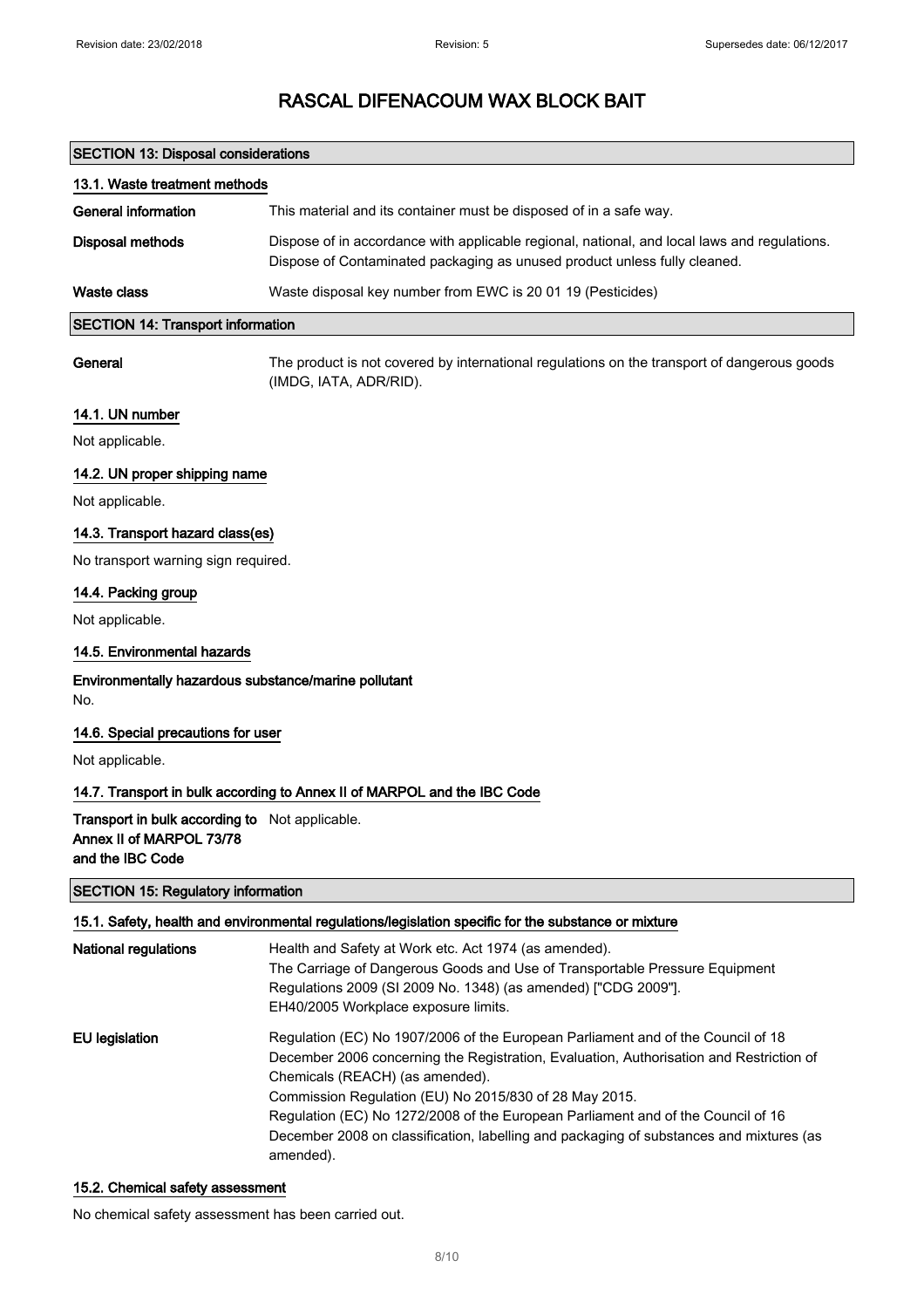#### Inventories

### EU - EINECS/ELINCS

None of the ingredients are listed or exempt.

| <b>SECTION 16: Other information</b>                                          |                                                                                                                                                                                                                                                                                                                                                                                                                                                                                                                                                                                                                                                                                                                                                                                                                                                                                                           |  |
|-------------------------------------------------------------------------------|-----------------------------------------------------------------------------------------------------------------------------------------------------------------------------------------------------------------------------------------------------------------------------------------------------------------------------------------------------------------------------------------------------------------------------------------------------------------------------------------------------------------------------------------------------------------------------------------------------------------------------------------------------------------------------------------------------------------------------------------------------------------------------------------------------------------------------------------------------------------------------------------------------------|--|
| Abbreviations and acronyms<br>used in the safety data sheet                   | ADR: European Agreement concerning the International Carriage of Dangerous Goods by<br>Road.<br>ADN: European Agreement concerning the International Carriage of Dangerous Goods by<br>Inland Waterways.<br>RID: European Agreement concerning the International Carriage of Dangerous Goods by<br>Rail.<br>IATA: International Air Transport Association.<br>ICAO: Technical Instructions for the Safe Transport of Dangerous Goods by Air.<br>IMDG: International Maritime Dangerous Goods.<br>CAS: Chemical Abstracts Service.<br>ATE: Acute Toxicity Estimate.<br>LC <sub>50</sub> : Lethal Concentration to 50 % of a test population.<br>LD <sub>50</sub> : Lethal Dose to 50% of a test population (Median Lethal Dose).<br>EC <sub>50</sub> : 50% of maximal Effective Concentration.<br>PBT: Persistent, Bioaccumulative and Toxic substance.<br>vPvB: Very Persistent and Very Bioaccumulative. |  |
| <b>Classification abbreviations</b><br>and acronyms                           | Repr. = Reproductive toxicity<br>STOT RE = Specific target organ toxicity-repeated exposure                                                                                                                                                                                                                                                                                                                                                                                                                                                                                                                                                                                                                                                                                                                                                                                                               |  |
| <b>Classification procedures</b><br>according to Regulation (EC)<br>1272/2008 | STOT RE 2 - H373: Commission Regulation (EU) 2016/1179 Repr. 1B - H360D: Commission<br>Regulation (EU) 2016/1179                                                                                                                                                                                                                                                                                                                                                                                                                                                                                                                                                                                                                                                                                                                                                                                          |  |
| <b>Revision date</b>                                                          | 23/02/2018                                                                                                                                                                                                                                                                                                                                                                                                                                                                                                                                                                                                                                                                                                                                                                                                                                                                                                |  |
| Revision                                                                      | 5                                                                                                                                                                                                                                                                                                                                                                                                                                                                                                                                                                                                                                                                                                                                                                                                                                                                                                         |  |
| Supersedes date                                                               | 06/12/2017                                                                                                                                                                                                                                                                                                                                                                                                                                                                                                                                                                                                                                                                                                                                                                                                                                                                                                |  |
| <b>SDS number</b>                                                             | 21339                                                                                                                                                                                                                                                                                                                                                                                                                                                                                                                                                                                                                                                                                                                                                                                                                                                                                                     |  |
| Hazard statements in full                                                     | H300 Fatal if swallowed.<br>H302 Harmful if swallowed.<br>H310 Fatal in contact with skin.<br>H315 Causes skin irritation.<br>H317 May cause an allergic skin reaction.<br>H318 Causes serious eye damage.<br>H319 Causes serious eye irritation.<br>H330 Fatal if inhaled.<br>H332 Harmful if inhaled.<br>H360D May damage the unborn child.<br>H372 Causes damage to organs (Blood) through prolonged or repeated exposure.<br>H373 May cause damage to organs (Blood) through prolonged or repeated exposure.<br>H373 May cause damage to organs through prolonged or repeated exposure.<br>H400 Very toxic to aquatic life.<br>H410 Very toxic to aquatic life with long lasting effects.<br>H411 Toxic to aquatic life with long lasting effects.<br>H412 Harmful to aquatic life with long lasting effects.                                                                                         |  |